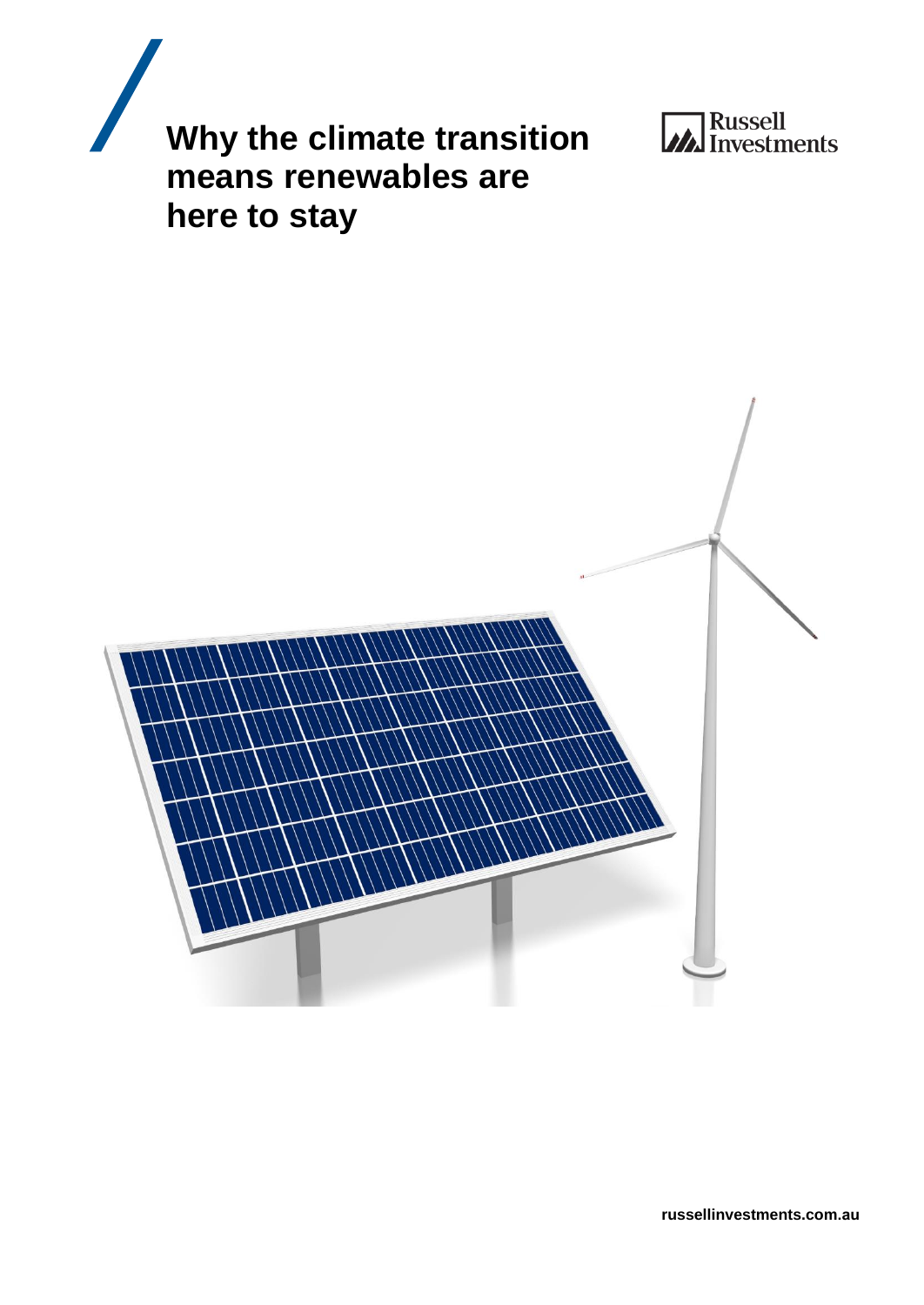Completely decarbonising the global economy will require not only transforming energy infrastructure, at a cost of trillions of dollars, but also retrofitting the built environment, rethinking agricultural best practice and reforming transportation systems.<sup>1</sup>

The carbon emission obligations established under the monumental Paris Agreement of 2015 have gone largely unfulfilled and are at risk of failing. The manifestation of this failure is already being witnessed as global temperatures rise, resulting in warming oceans, shrinking ice caps and greater volatility of extreme weather events. Sensing the urgency to attempt to rectify the situation, countries are now racing to implement mandates for the development of renewable energy assets and the requisite grid enabling infrastructure. These mandates are generating demand for renewable energy infrastructure which, in turn, may lead to an opportunity for investors. Ultimately, such actions may create attractive financial returns with positive environmental and social outcomes. However, the wide diversity of investment opportunities, where both winners and losers will arise, highlights the need to navigate with caution, to mitigate the potential pitfalls.

The implications of failing to hit the temperature targets set out in the Paris Agreement could be widespread and dramatic, including but not limited to:

- **1.** Water scarcity, crop failure and rising sea levels have the potential to displace more than 140 million people in sub-Saharan Africa, south Asia and Latin America.<sup>2</sup>
- **2.** Principally through damage to property and infrastructure, lost productivity and mass migration climate change has the potential to cost trillions.

In order to achieve the Paris Agreement target and limit the potential increase in global temperatures as shown above, there will be a requirement to undertake significant incremental spend on renewable energy. Acceleration of technological, economic and policy drivers is expected to require more than \$13 trillion<sup>3</sup>, which will need to be invested in new power generation assets by 2050. 77% of this is expected to come from renewables. Wind assets will likely collect most of that capital, followed closely by solar.<sup>4</sup>

To date, governmental response has been mixed and inadequate. The failure of governments may have opened the door for the private sector to step in. Several of the world's largest asset owners are incorporating environmental, social and governance (ESG) factors into investment decisions, reflecting a growing commitment from the private sector. However, for the proliferation of private capital to sustain in the long term, there is a need for greater clarity and consistency.

The transition toward a more sustainable energy system presents opportunities for investors which have both patient capital and the sophistication to understand and underwrite the opportunity set. In this short article, we describe what renewable energy assets are and why this opportunity has arisen. We finish by discussing the risks that investors should consider prior to committing to an investment in renewable energy and the energy transition.

<sup>&</sup>lt;sup>1</sup> Source: Reimagining Capitalism in a World on Fire, Rebecca Henderson.

<sup>2</sup> Source: World Bank, Groundswell: Preparing for Internal Climate Migration, 2018.

<sup>3</sup> Source: BloombergNEF, New Energy Outlook 2019.

<sup>4</sup> Source: BloombergNEF, New Energy Outlook 2019.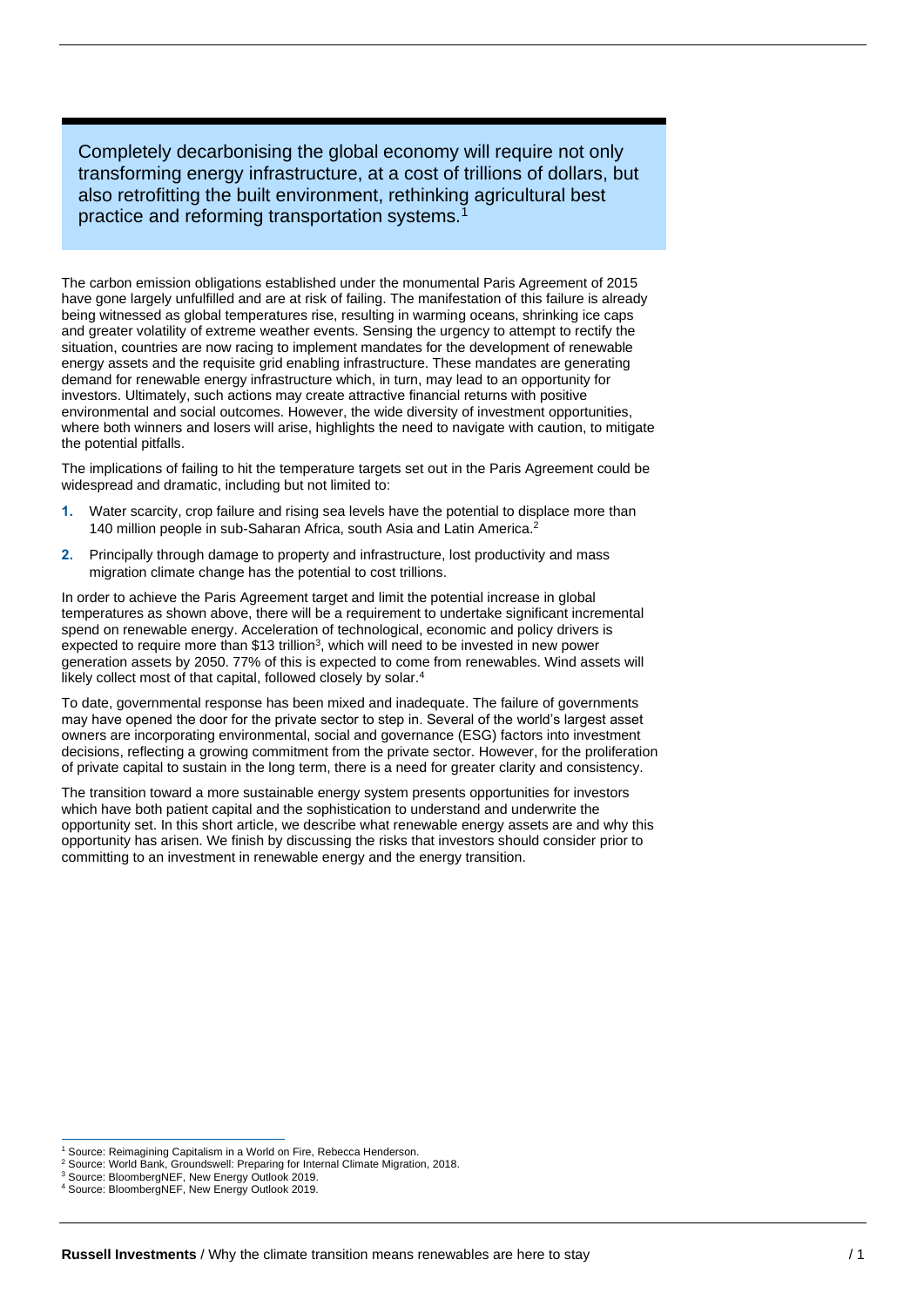# **What is renewable energy?**

The power sector generates and transmits electricity to end-users, such as homes and businesses, via two main categories: carbon-based sources including coal, oil and natural gas; and renewable energy.



The most basic forms of renewable energy generation are solar, wind and hydropower. The latter two technologies have been around for centuries. Over the past 10 years, solar and wind have been the biggest contributors to the rapid expansion of production capacity and are expected to be a driving force behind future growth as well.

Beyond these three forms of generation, the technology becomes more technical with the inclusion of bioenergy, solar thermal, geothermal, green hydrogen and wave technology, as a few examples.

In addition to focusing capital and attention on the forms of generation, there is an investment opportunity set focused on *renewable-enablement strategies* such as grid resiliency, smart meters, grid connections, etc., which will be necessary to ensure that the overall energy system is adequate to handle the shift from hydrocarbon fuels - which represent more consistent generation characteristics - to renewable energy, which has higher levels of intermittency. The current energy system is centralised and top-down and will require a bottom-up redesign focused on grid architecture. This redesign is a key component of the energy transition which will generate investment opportunities for investors, in addition to renewable energy production.

## **How is the renewable energy market evolving?**

Boosted by a significant drop in the cost of installing and operating an energy asset over its lifetime - often quoted as the levelised cost of energy (LCOE) - in addition to continued government support in various markets, the installed capacity of renewable energy has grown dramatically over the past 10 years.

Renewable energy investment, a combination of public and private capital, exceeded \$200 billion for the ninth year in a row. In 2018, new capacity breached the \$250 billion mark for the fifth year, seeing a combined \$2.6 trillion commitment to renewable energy investments and a four-fold increase in global renewable energy capacity.<sup>5</sup> Solar energy has been the winner during that ten year period, with 638 gigawatts (GW) of new power capacity installed. <sup>6</sup>

This rapid expansion of renewable energy capacity has supported the dramatic decline in the cost of technologies as they achieve greater scale. Since 2009, the LCOE for utility-scale solar photovoltaic and onshore wind power generation has dropped by a cumulative 89% and 70%, respectively.<sup>7</sup> After a period of consistent and dramatic declines in cost it would not be an unreasonable assumption to expect that costs would stabilise, but that is not the case. Bloomberg New Energy Finance (BNEF) research group says that the global benchmark

<sup>5</sup> Source: Global Trends in Renewable Energy Investment 2019, Frankfurt School, published September 2019.

<sup>6</sup> Source: Global Trends in Renewable Energy Investment 2019, Frankfurt School, published September 2019.

<sup>7</sup> Source: Global Trends in Renewable Energy Investment 2019, Frankfurt School, published September 2019.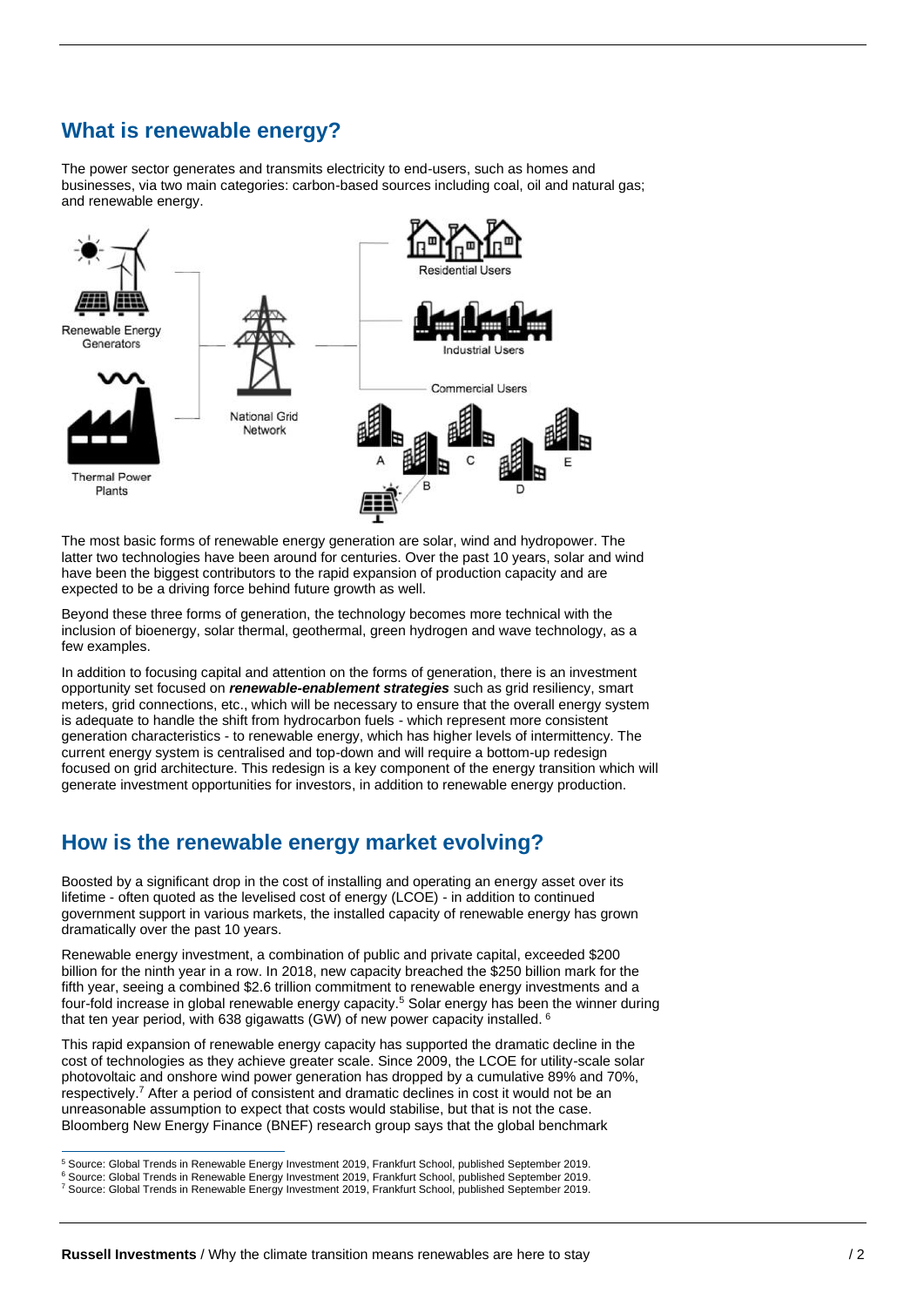levelised cost of electricity (LCOE) for onshore wind and utility-scale photovoltaics (PV) has fallen 9% and 4%, respectively, since the second half of 2019 - to \$44 per megawatt hour (MWh) and \$50/MWh, respectively. <sup>8</sup> The group predicts that wind and solar will eventually undercut commissioned coal and natural gas almost everywhere.



Source: Lazard's Levelized Cost of Energy Analysis – Version 13.0.

Whilst the world is currently off track for hitting the Paris Agreement target (see chart below), there are positive signs. National and local governments, along with corporations, have made their intentions to reduce their carbon footprint clear. Organisations such as RE100 - established to bring together major companies (241 signatories currently) committed to sourcing 100% renewable electricity and CA40 Cities - a collection of cities around the world have brought much needed attention to the issue, which represents an enormous opportunity as renewable pledges continue to accelerate. This is giving rise to the so-called Corporate Power Purchase Agreement (PPA) – where companies whose business is not related to energy are procuring the electricity they use in their business directly from generators, often in order to demonstrate environmental credentials.



<sup>8</sup> Source: BloombergNEF, New Energy Outlook 2019.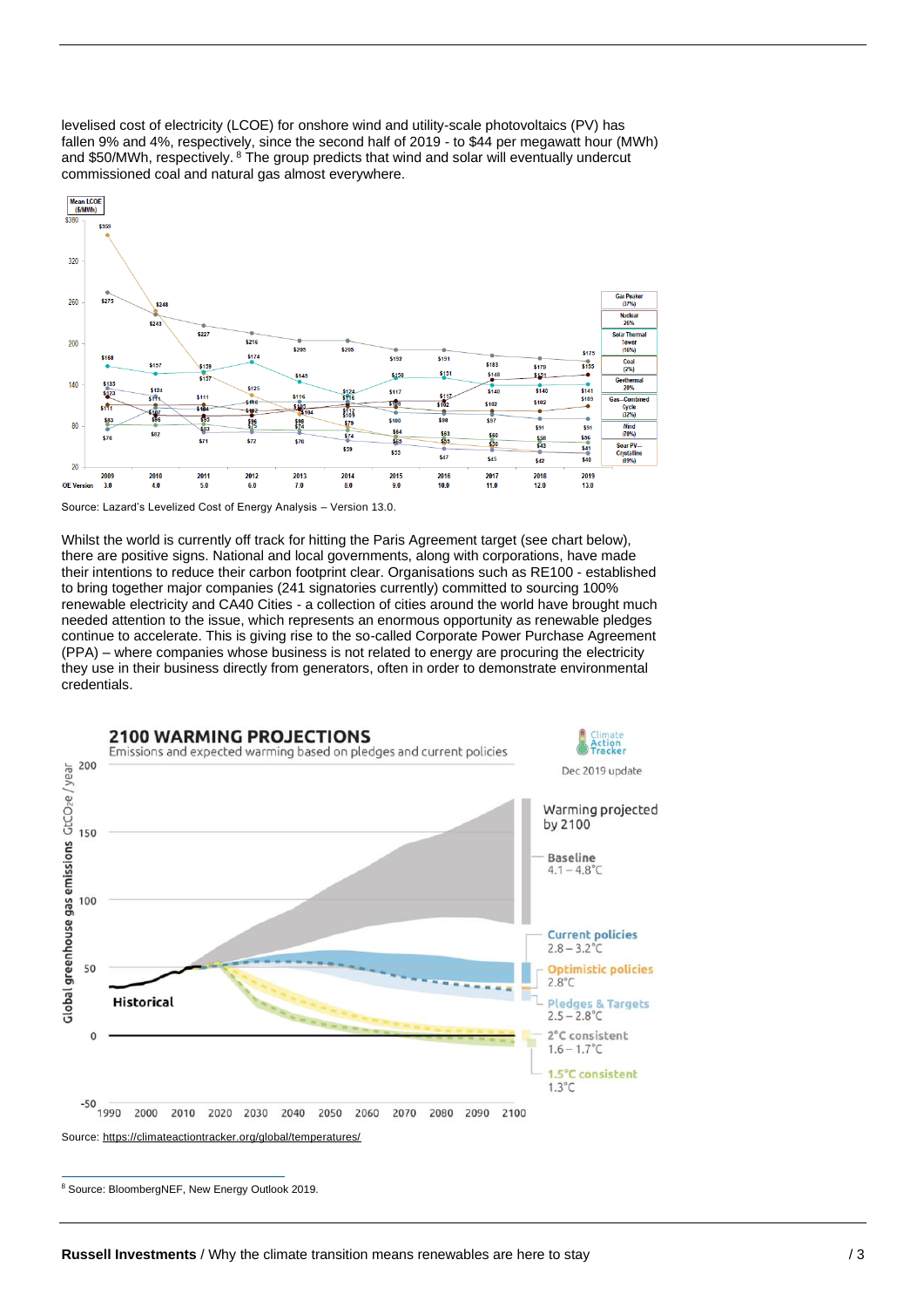The ability to source electricity directly from renewable sources, together with achieving longterm price certainty, has become a key business objective for corporates who are becoming increasingly pro-active in setting targets for renewable energy use. This has led to strong growth in corporate PPAs in recent years, particularly in the U.S., with major players including Google, Apple, Amazon, Unilever and Microsoft. The UK has seen deals from BT, Marks and Spencer, Nestle, McDonalds, HSBC, Lloyds and Nationwide Building Society.

Global brands such as Apple have already achieved 100% renewable energy<sup>9</sup> and are now focusing their attention on reducing the carbon footprint of their supply chains. This wave of interest will persist and deepen, underpinning renewable energy power demand going forward.

# **How can investors commit capital to renewable energy?**

We believe the transition to a new energy system will generate a wealth of opportunities within the renewable energy and energy transition universe. These opportunities will range from the more traditional onshore wind and utility-scale solar to new forms of technology (for example, bifacial solar, floating solar and offshore wind) and extensions of traditional assets (for example, offshore wind and distributed solar). For investors with the appetite to invest in this infrastructure sector, there will be potential to structure portfolios that meet a variety of risk and return objectives. To be clear, investors should be mindful of the spectrum, and the assortment of risks that these portfolios may induce. Certain geographies are more mature than others whilst others are transitioning between eras – for example, the shift to PPAs from government subsidies in Europe - and therefore proper due diligence must be undertaken before committing capital to renewable energy investments.

### **What might investors consider?**

Allocations to renewable energy assets may enhance investor portfolios by generating cash yield, providing diversification and serving as a hedge against dislocations amid the transition to a lower-carbon economy. Approximately four-fifths of the world's energy still comes from fossil fuels (renewable energy makes up a larger component of electricity generation at 25%). As such, investing in climate infrastructure may improve portfolio resiliency amid the transition to a lower-carbon economy.<sup>10</sup>

Renewable energy assets have historically offered multi-year, inflation-linked, contracted cashflows with creditworthy counterparties. Such assets can generate low-volatility cash yield in addition to limited correlation with public markets - thereby providing a genuine diversification benefit to investor portfolios.

As with any investment strategy, the benefits need to be considered in the context of the risks. The energy transition industry is in a period of rapid growth with a high risk of disruption in the form of new technology or competitive pressure. Technologies which appear attractive today could be usurped by innovative ones in the future that have the potential to make the former obsolete or less profitable. As a result, the strategy is best tackled by investors that are fleet of foot in order to navigate the rapid progress achieved in this sector - for an example of this, look no further than the dramatic cost reduction of solar power, which has fallen by 89% since 2010. <sup>11</sup> To invest in this strategy, a tolerance for constantly changing landscapes will be necessary.

These are the material risks we believe an investor should consider before making an investment:

- **1.** Market (deflationary pricing pressure, see paragraph below)
- **2.** Credit (default)
- **3.** Operational (inefficient generation)
- **4.** Liquidity (availability of buyers at different asset age tranches)
- **5.** Technological risk
- **6.** Political (subsidy removal)

<sup>9</sup> Source[: https://www.apple.com/uk/newsroom/2018/04/apple-now-globally-powered-by-100-percent-renewable-energy/\)](https://www.apple.com/uk/newsroom/2018/04/apple-now-globally-powered-by-100-percent-renewable-energy/)

<sup>&</sup>lt;sup>10</sup> Source: International Energy Agency, Data and statistics, 12 June 2020.

<sup>11</sup> Source: Lazard's Levelized Cost of Energy Analysis – Version 13.0.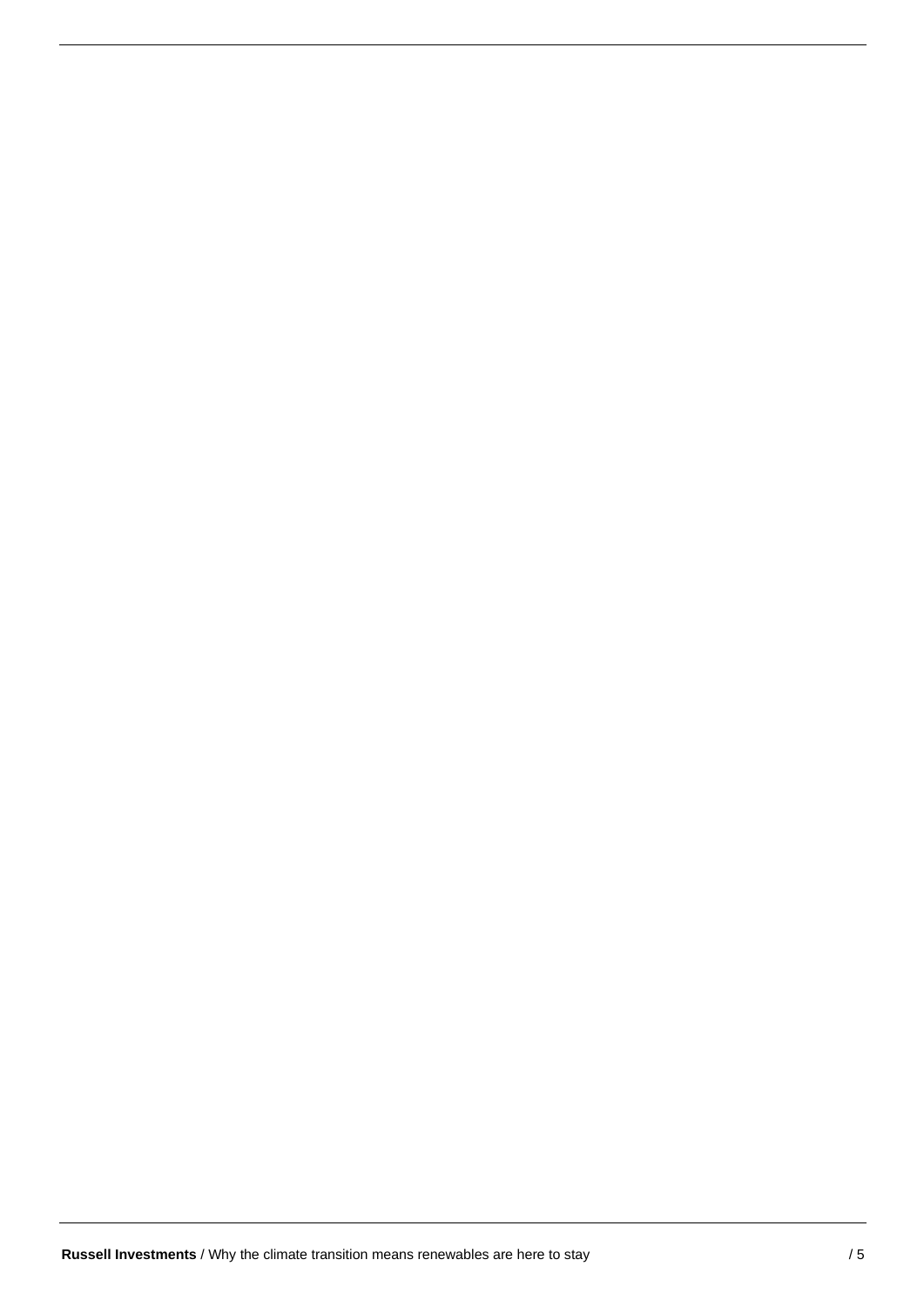A general risk for investors in renewables is the long-term path of electricity prices. An increased supply of power generation assets - encouraged by renewables production targets set by national governments or other regulators - may lead to long-term price declines in the price of electricity if not met with an increase in demand. Although PPAs or subsidies can help create income certainty in the early life of assets, renewables investment requires assumptions about the price of electricity in the future. These future electricity prices determine the value of the assets after the PPAs or subsidies end, which can be important in determining the total return achieved by the investor over the life of the investment. Investors should be diligent in evaluating an investment's exposure to future prices and working with a partner who understands this overarching risk.

Diversification, both in terms of geographic and technological exposure, is an integral component of the portfolio structuring process and this holds true when considering an investment in renewable energy and the energy transition. Underlying geographies are moving at varying speeds with certain markets (for example, the U.S.) further advanced from a penetration point than countries in developed Asia. The level of penetration - and the percentage of energy required which is imported - should benefit investors, but also could present challenges in terms of the ancillary services required for the investment process, including contractors, asset managers and financing providers.

#### **What are the access points for renewable energy?**

Investors can access renewable energy and energy transition opportunities via both the public and private markets. Public markets can often offer exposure to an existing portfolio of operational assets with the potential to incrementally construct new assets for inclusion in the portfolio. Over the past decade, the sector has become more mainstream in the listed equity markets. This is due to several of the oil and gas majors announcing carbon reduction plans focused on renewable energy or carbon capture, in addition to both public and private energy and infrastructure companies expanding their allocation to energy transition investments. The expanding ecosystem is necessary for the maturation of the sector and adds credibility to the opportunity.

Alternatively, investors can allocate capital via the private market, which can either focus solely on one form of production (for example, solar) or take a diversified approach to creating a portfolio of various forms of production (for example, a combination of solar, wind and hydropower).

Given the constraints on direct infrastructure investing, for most institutional investors, we believe the most efficient and scalable way to allocate capital to renewable energy assets and grid enablement infrastructure will involve investing through private infrastructure funds. From a dedicated fund investment perspective, the market is growing dramatically with a broadening opportunity set available to investors, which can now choose from global versus regional funds and concentrated versus diversified. Historically, however, there have been too few institutionalquality funds with an exclusive focus on renewable energy. The universe of these types of funds is now evolving as experienced and successful energy infrastructure managers sharpen their focus on the investment opportunity. There are fund managers in the renewable space which are investing capital from their third vintage funds and a collection of first-time fund managers which offer unique characteristics compared to their mature peers. Russell Investments is now tracking, in various stages, nearly 70 renewable energy funds. Such developments provide interesting new opportunities to accelerate the flow of institutional capital in support of climate solutions.

### **Building (greenfield) versus buying (operational)**

Particularly within the unlisted market, investors have the option to choose how much asset risk they would like to take with their capital. In simplistic terms, the decision often boils down to whether to build or to buy. Our belief is that top-quality managers can often add value by targeting assets in the latter stages of development, where additional return can be unlocked via the negotiation of revenue agreements (for example, PPAs) and construction contracts, restructuring existing permissions and by efficiently managing the construction process, which can range from 12 months to several years. In certain markets, the premium earned by taking on this type of risk has compressed to an unattractive level. This means that investors should make sure they understand where they deploy capital.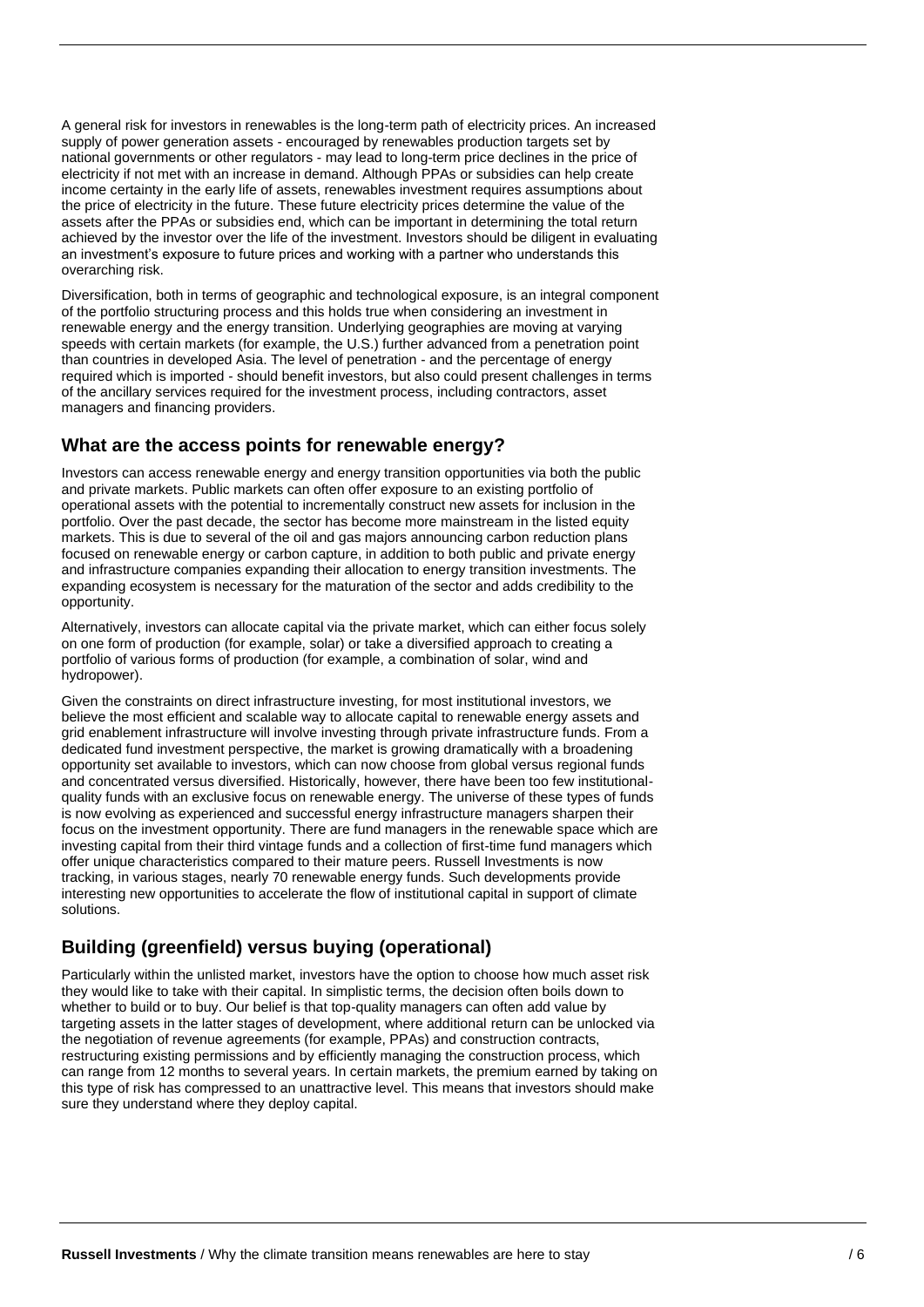| <b>Greenfield opportunities</b>       |                        | <b>Operational opportunities</b>          |                                              |
|---------------------------------------|------------------------|-------------------------------------------|----------------------------------------------|
| <b>Perceived Benefits</b>             | <b>Perceived Risks</b> | <b>Perceived Benefits</b>                 | <b>Perceived Risks</b>                       |
| Higher returns                        | Construction risk      | Long-term income<br>generation            | Retroactive policy risk                      |
| Access to newer<br>vintage technology | Current policy risk    | Low correlation to<br>other asset classes | Re-contracting and/or<br>merchant curve risk |

The significant flow of investment capital focused on long-term contracted income has distorted the risk-return balance in certain segments of the operational renewable energy market. Renewable energy assets bare varying degrees of credit and longevity/re-contracting risk, which is not being scientifically reflected in pricing in this environment. Over time, the expectation is that the market will evolve to better reflect these risks, but given the maturity of the market, this is not consistently the case today.

### **Why is it beneficial to have a global guide?**

Across the globe, the pace of renewable energy penetration is not consistent, which presents opportunities and challenges for institutional investors. Putting China to one side, the bulk of renewables deployment has taken place in North America and Europe, but we believe the future is clearly in Asia.



Source: Bloomberg New Energy Finance 2018 New Energy Outlook June 2018.

The energy transition should be widespread, which we believe will generate a broad-range of investment opportunities ranging from renewable energy generation to pure-play infrastructure. Whilst there will be a diverse set of strategies that can be prosecuted by investors, the underlying focus on upgrading or renovating the energy system – inclusive of a much-needed emphasis on grid architecture – will be vital to ensuring our energy system is capable of supporting the way that humans will consume energy in the future.

Investors can benefit greatly from the services of a partner that has experience underwriting investments in all the key markets for renewable energy. In particular, we believe a partner benefiting from a global platform and a local regional presence will be best placed to identify the best-in-class managers, in terms of geography and technological capability. This, in turn, will help ensure that an investor is able to create the optimal portfolio from a risk-return perspective.